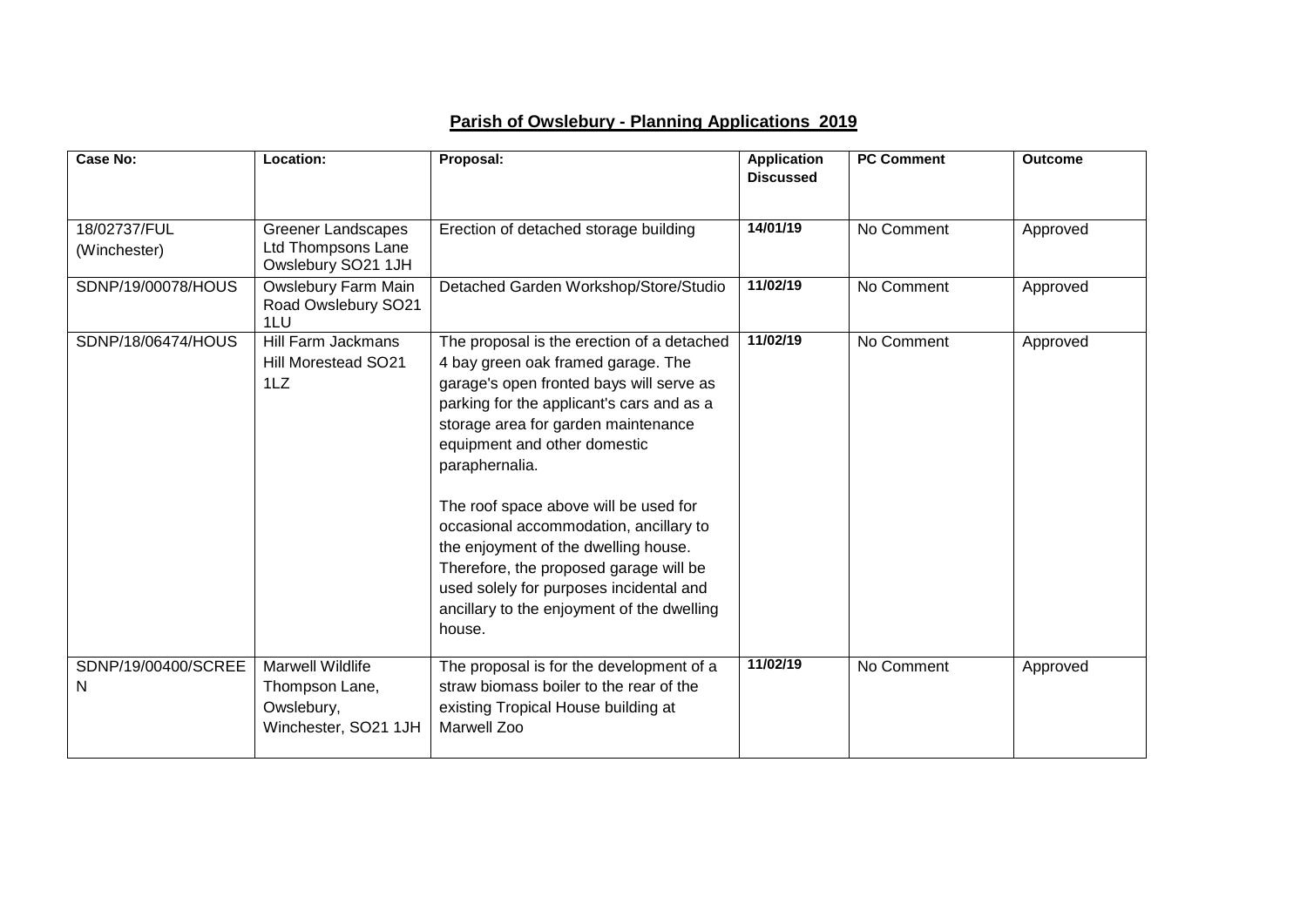| SDNP/19/00643/APNB                      | <b>Hill View Farm</b><br>Hensting Lane<br><b>Owslebury Winchester</b><br>Hampshire SO21 1LE | A steel portal framed building, single<br>span, twin pitched extension to existing<br>grain store; Length 22.8 x Width 9.5 x<br>Height 5.2 m to eaves, 6.3m to ridge.<br>Roof pitches 12 degrees, clad with fibre<br>cement roof sheets, external walls of<br>concrete panels to 3m from floor level and<br>above clad to eaves with plastisol coated<br>box profile sheets in juniper green. Roller<br>shutter door 4.5 x 4.2 m high and<br>personnel door on front elevation. To be | 11/02/19 | No Comment | Approved |
|-----------------------------------------|---------------------------------------------------------------------------------------------|---------------------------------------------------------------------------------------------------------------------------------------------------------------------------------------------------------------------------------------------------------------------------------------------------------------------------------------------------------------------------------------------------------------------------------------------------------------------------------------|----------|------------|----------|
|                                         |                                                                                             | finished with a concrete floor. for storage<br>of combinable crops and fertiliser.                                                                                                                                                                                                                                                                                                                                                                                                    |          |            |          |
| SDNP/19/00510/FUL                       | Morestead House,<br>Jackmans Hill,<br>Morestead, SO21 1LZ                                   | Replacement dwelling and garage and<br>construction of extension to neighbouring<br>dwelling to provide a new, matching wall                                                                                                                                                                                                                                                                                                                                                          | 11/03/19 | No Comment | Approved |
| SDNP/19/00906/HOUS                      | Old Barn Cottage,<br>Main Road,<br>Owslebury, SO21 1LU                                      | Propose replacement Oak Barn                                                                                                                                                                                                                                                                                                                                                                                                                                                          | 11/03/19 | No Comment | Approved |
| SDNP/19/01112/HOUS<br>SDNP/19/01113/LIS | The Cottage Main<br>Road Owslebury SO21<br>1LN                                              | To replace existing single storey double<br>garage with new single storey double<br>garage including log store.                                                                                                                                                                                                                                                                                                                                                                       | 08/04/19 | No Comment | Approved |
| SDNP/19/01007/DCON<br>D                 | Morestead Grange<br>Morestead Hill<br>Morestead SO21 1LZ                                    | Discharge of condition 3 in relation to<br>approved planning permission<br>SDNP/18/02244/HOUS                                                                                                                                                                                                                                                                                                                                                                                         | 08/04/19 | No Comment | Approved |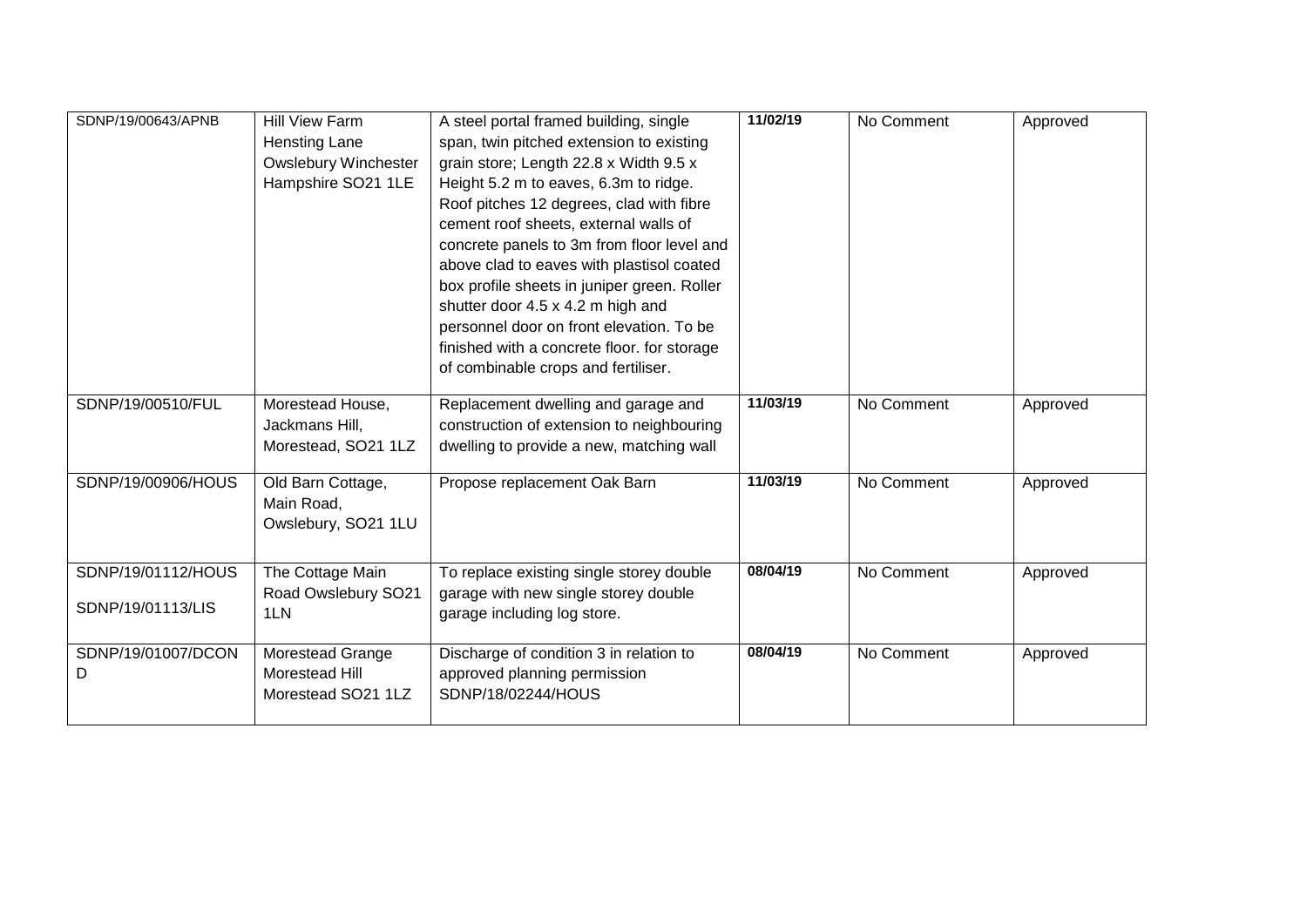| SDNP/19/01447/LIS | <b>Marwell House</b>        | The proposed works includes construction     | 08/04/19 | No Comment              | Approved    |
|-------------------|-----------------------------|----------------------------------------------|----------|-------------------------|-------------|
|                   | Whaddon Lane                | of an indoor swimming pool within a          |          |                         |             |
|                   | Owslebury SO21 1JF          | walled garden, construction of a glazed      |          | The Council have no     |             |
|                   |                             | gymnasium with a linking corridor,           |          | fundamental             |             |
|                   |                             | remodeling of existing ancillary building, a |          | comments or             |             |
|                   |                             | single storey rear extension of a            |          | concerns to this        |             |
|                   |                             | conservatory with remodeling of              |          | planning application    |             |
|                   |                             |                                              |          | and therefore will      |             |
|                   |                             | existing kitchen, an infill extension of an  |          | make no comment.        |             |
|                   |                             | entrance lobby and an extension and          |          | However they would      |             |
|                   |                             | remodel of the existing basement, and        |          | be interested to see    |             |
|                   |                             | relocation of existing front drive and       |          | the final set of        |             |
|                   |                             | replacement of entrance portico              |          | conditions that will be |             |
|                   |                             |                                              |          | attached to this        |             |
|                   |                             |                                              |          | planning application    |             |
|                   |                             |                                              |          | particularly on the     |             |
|                   |                             |                                              |          | visual aspects from     |             |
|                   |                             |                                              |          | the South side which    |             |
|                   |                             |                                              |          | are near to the         |             |
|                   |                             |                                              |          | footpaths and           |             |
|                   |                             |                                              |          | bridleways.             |             |
| SDNP/19/01606/CND | Longfields Whites Hill      | Removal or Variation of conditions 6 and     | 08/04/19 | No Comment              | Application |
|                   | <b>Owslebury Winchester</b> | 7 of approved planning permission            |          |                         | Withdrawn   |
|                   | Hampshire SO21 1LT          | SDNP/18/02689/FUL.                           |          |                         |             |
|                   |                             |                                              |          |                         |             |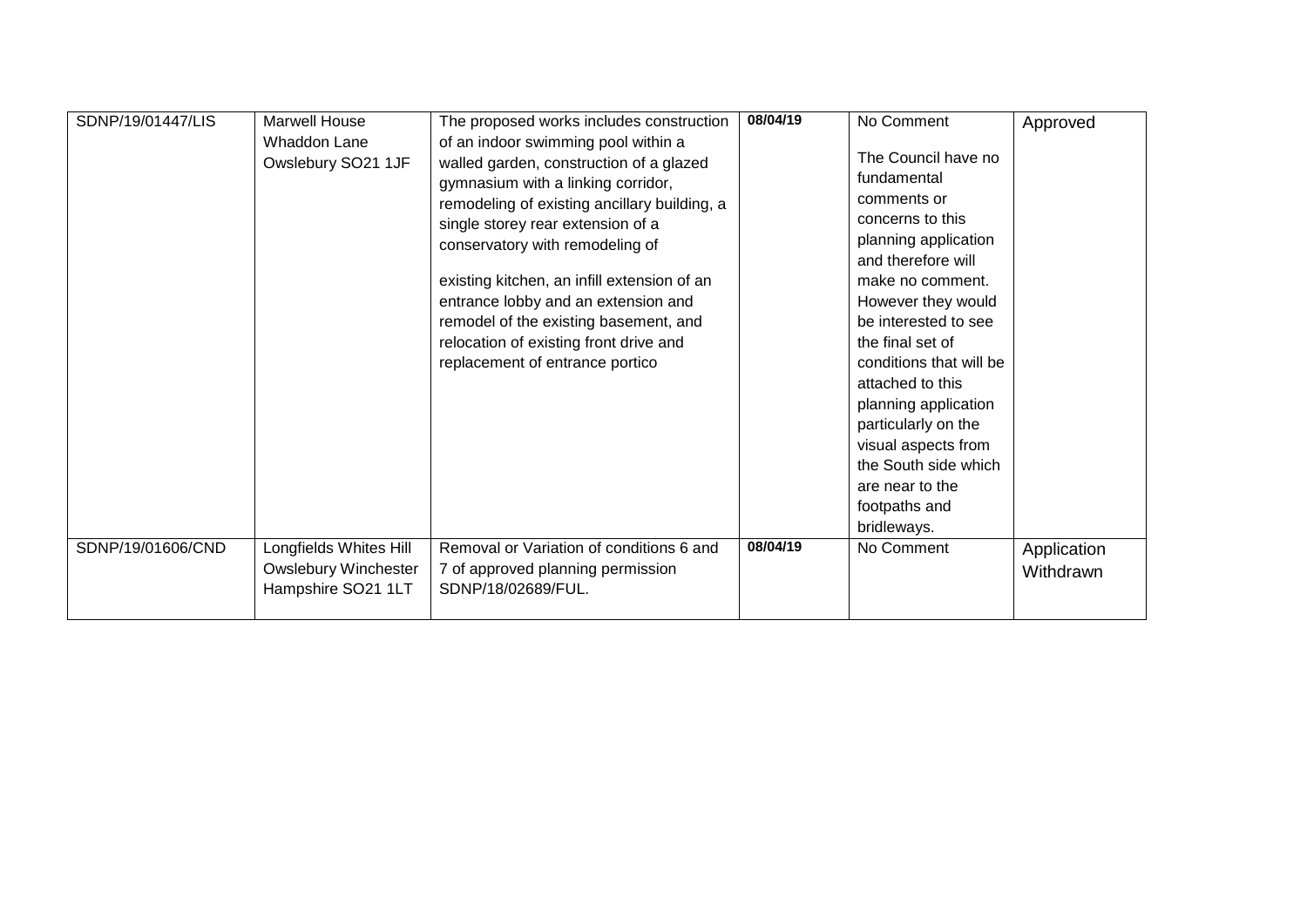| SDNP/19/01763/CND | <b>Boxwood Baybridge</b><br>Lane Owslebury<br>Hampshire SO21 1FT      | Removal or Variation of Condition 3 of<br>approved planning permission<br>12/00378/SFUL                                                                                                                                                | 13/05/19 | The Council would<br>like to put forward<br>the following<br>comments on this<br>planning application:<br>'The Council see no<br>compelling evidence<br>that this condition<br>should be removed.<br>If this condition is<br>removed the Parish<br>Council would like to<br>see constraints<br>applied to the<br>application so that it<br>does not become a<br>multiple residence.' | Refused               |
|-------------------|-----------------------------------------------------------------------|----------------------------------------------------------------------------------------------------------------------------------------------------------------------------------------------------------------------------------------|----------|--------------------------------------------------------------------------------------------------------------------------------------------------------------------------------------------------------------------------------------------------------------------------------------------------------------------------------------------------------------------------------------|-----------------------|
| SDNP/19/02007/LDE | <b>Hensting Hall Hensting</b><br>Lane Fishers Pond<br><b>SO50 7HH</b> | The change of use of part of an<br>agricultural building and some garden<br>land to a dwelling house, as shown on the<br>plans accompanying this application.                                                                          | 13/05/19 | No Comment                                                                                                                                                                                                                                                                                                                                                                           | <b>Split Decision</b> |
| SDNP/19/02483/FUL | Marwell Wildlife<br>Thompson Lane<br>Owslebury SO21 1JH               | The erection of a new building containing<br>biomas boiler unit and associated waste<br>storage, treatment and processing<br>apparatus, air pollution control equipment<br>and the installation of roof mounted<br>photovoltaic panels | 10/06/19 | No Comment                                                                                                                                                                                                                                                                                                                                                                           | Approved              |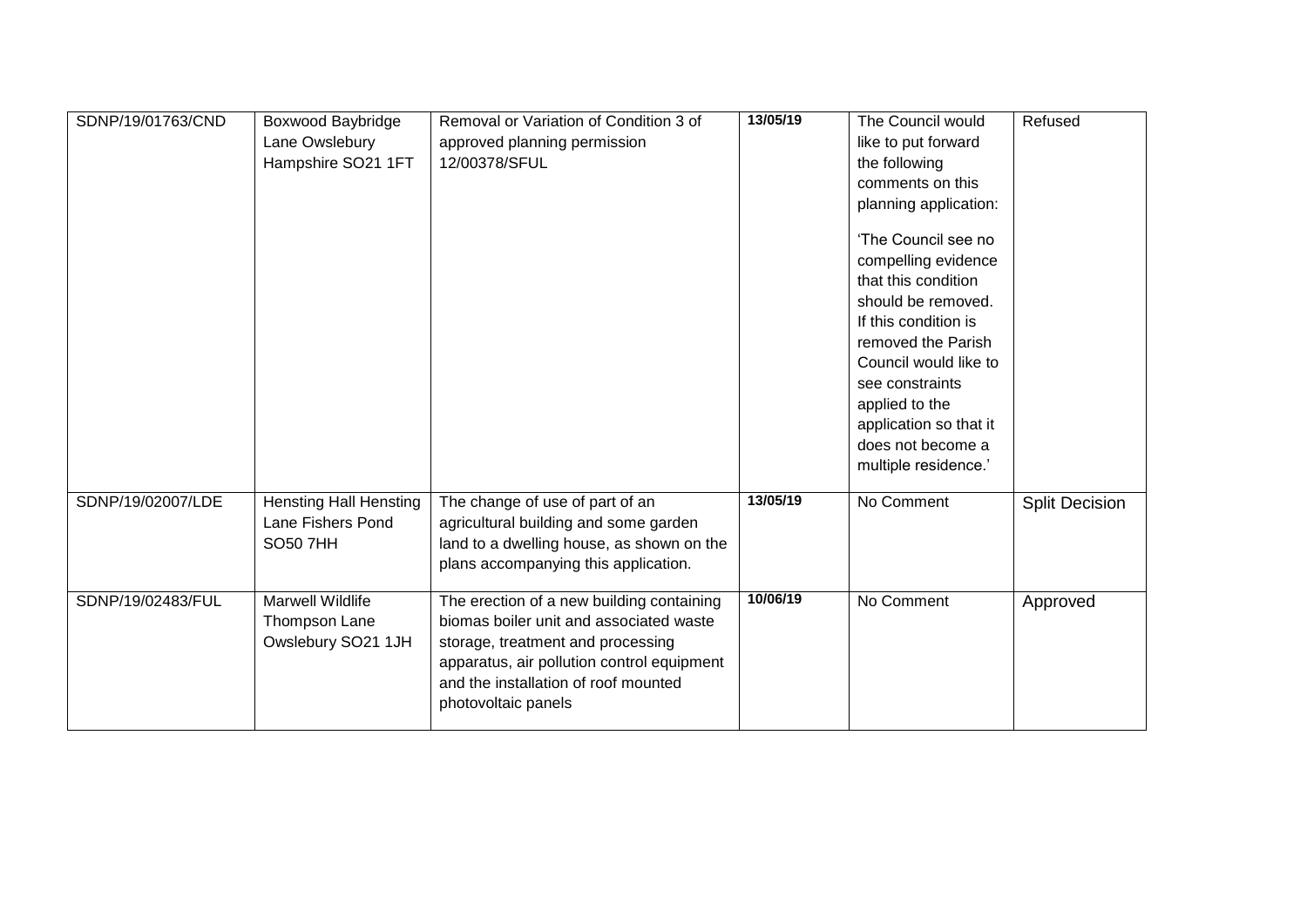| SDNP/19/02571/HOUS | 1 Morestead Hill          | Single storey rear extension connecting to | 10/06/19 | The Council would       | Approved |
|--------------------|---------------------------|--------------------------------------------|----------|-------------------------|----------|
|                    | <b>Cottages Morestead</b> | existing house, new drive and garage.      |          | like to request a full  |          |
|                    | Hill Morestead SO21       |                                            |          | environmental           |          |
|                    | 1NB                       |                                            |          | assessment to be        |          |
|                    |                           |                                            |          | seen and considered     |          |
|                    |                           |                                            |          | on the whole site of    |          |
|                    |                           |                                            |          | this application. The   |          |
|                    |                           |                                            |          | Council cannot make     |          |
|                    |                           |                                            |          | a decision until the    |          |
|                    |                           |                                            |          | environmental report    |          |
|                    |                           |                                            |          | has been                |          |
|                    |                           |                                            |          | done. Therefore no      |          |
|                    |                           |                                            |          | decision should be      |          |
|                    |                           |                                            |          | made until              |          |
|                    |                           |                                            |          | an environmental rep    |          |
|                    |                           |                                            |          | ort has been            |          |
|                    |                           |                                            |          | submitted to the        |          |
|                    |                           |                                            |          | planning department.    |          |
|                    |                           |                                            |          |                         |          |
|                    |                           |                                            |          |                         |          |
|                    |                           |                                            |          |                         |          |
|                    |                           |                                            |          | Should the planning     |          |
|                    |                           |                                            |          | application be          |          |
|                    |                           |                                            |          | approved a condition    |          |
|                    |                           |                                            |          | should be put in        |          |
|                    |                           |                                            |          | place for the           |          |
|                    |                           |                                            |          | construction traffic to |          |
|                    |                           |                                            |          | be considerate to the   |          |
|                    |                           |                                            |          | neighbours              |          |
|                    |                           |                                            |          |                         |          |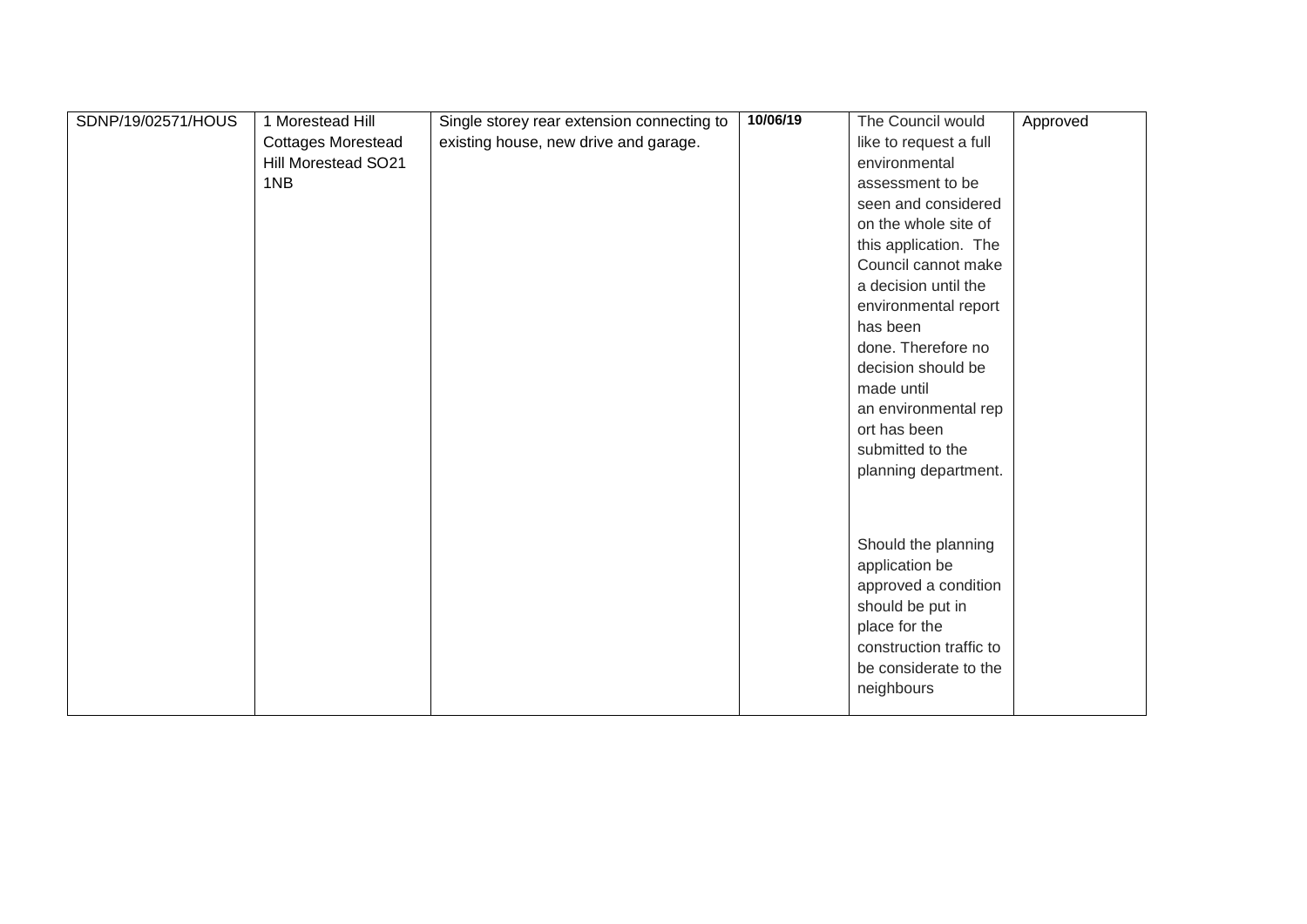| SDNP/19/02311/HOUS | <b>Staggs Gate Staggs</b> | 19 square meter BBQ hut/ summer house     | 10/06/19 | The Council would                      | Approved |
|--------------------|---------------------------|-------------------------------------------|----------|----------------------------------------|----------|
|                    | Lane Owslebury SO21       | in the back garden. We would only like to |          | like to request a full                 |          |
|                    | 1LY                       | put power to it no water.                 |          | environmental                          |          |
|                    |                           |                                           |          | assessment to be                       |          |
|                    |                           |                                           |          | seen and considered                    |          |
|                    |                           |                                           |          | on the whole site of                   |          |
|                    |                           |                                           |          | this application. The                  |          |
|                    |                           |                                           |          | Council cannot make                    |          |
|                    |                           |                                           |          | a decision until the                   |          |
|                    |                           |                                           |          | environmental report                   |          |
|                    |                           |                                           |          | has been                               |          |
|                    |                           |                                           |          | done. Therefore no                     |          |
|                    |                           |                                           |          | decision should be                     |          |
|                    |                           |                                           |          | made until                             |          |
|                    |                           |                                           |          | an environmental rep                   |          |
|                    |                           |                                           |          | ort has been                           |          |
|                    |                           |                                           |          | submitted to the                       |          |
|                    |                           |                                           |          | planning department.                   |          |
|                    |                           |                                           |          |                                        |          |
|                    |                           |                                           |          |                                        |          |
|                    |                           |                                           |          |                                        |          |
|                    |                           |                                           |          | Should the planning                    |          |
|                    |                           |                                           |          | application be<br>approved a condition |          |
|                    |                           |                                           |          | should be put in                       |          |
|                    |                           |                                           |          | place for the                          |          |
|                    |                           |                                           |          | construction traffic to                |          |
|                    |                           |                                           |          | be considerate to the                  |          |
|                    |                           |                                           |          |                                        |          |
|                    |                           |                                           |          | neighbours                             |          |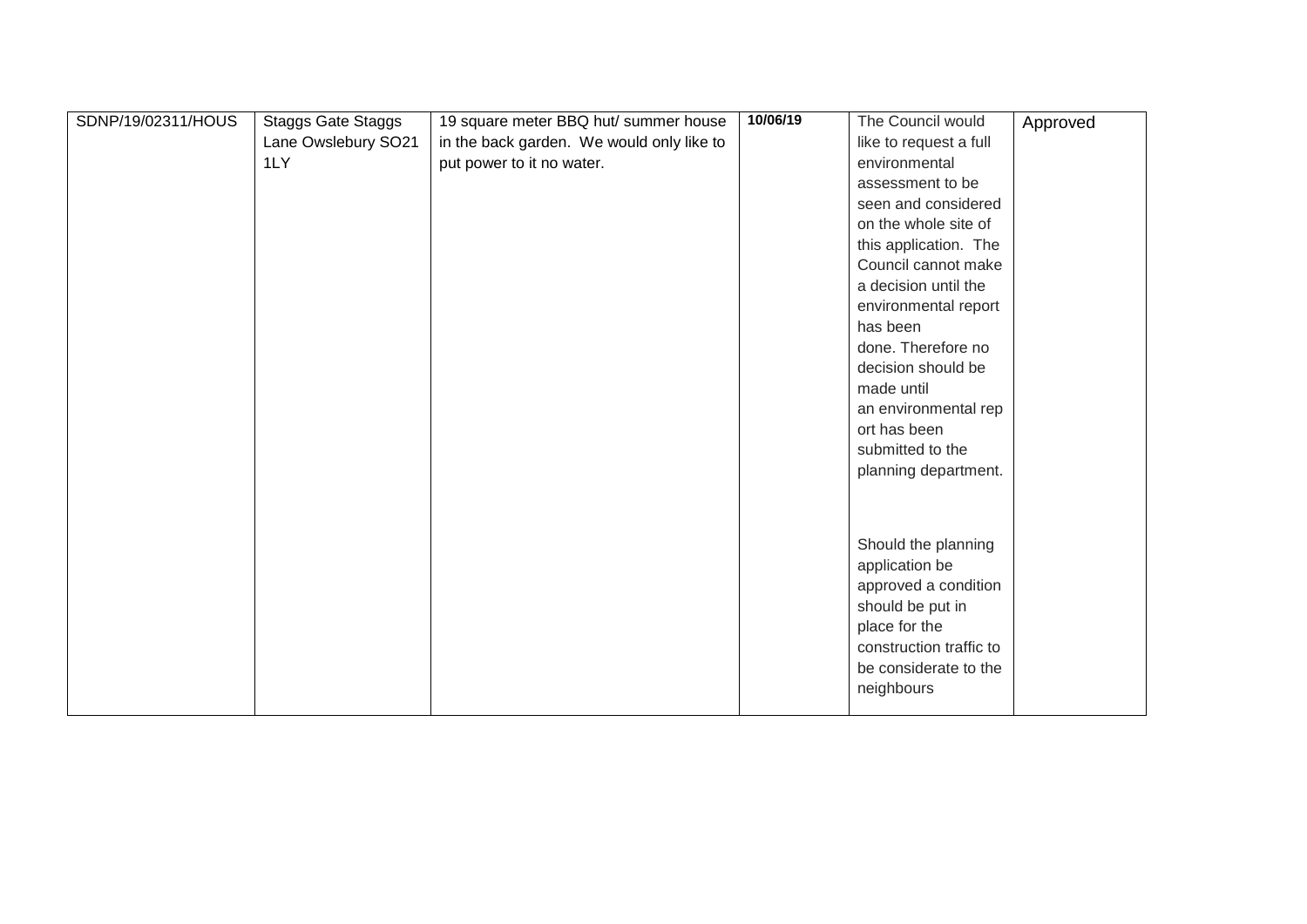| SDNP/19/02508/FUL | Hurst Farm Hurst Lane | Erection of an equestrian barn and | 10/06/19 | The Council request     | Refused |
|-------------------|-----------------------|------------------------------------|----------|-------------------------|---------|
|                   | Owslebury SO21 1JQ    | construction of ménage.            |          | for the barn and        |         |
|                   |                       |                                    |          | manege to be sited      |         |
|                   |                       |                                    |          | near to the existing    |         |
|                   |                       |                                    |          | buildings away from     |         |
|                   |                       |                                    |          | the road and the        |         |
|                   |                       |                                    |          | houses on Hurst         |         |
|                   |                       |                                    |          | Lane. The Council       |         |
|                   |                       |                                    |          | would like to see       |         |
|                   |                       |                                    |          | restrictions placed on  |         |
|                   |                       |                                    |          | the barn that it would  |         |
|                   |                       |                                    |          | not be for              |         |
|                   |                       |                                    |          | commercial or           |         |
|                   |                       |                                    |          | residential use. The    |         |
|                   |                       |                                    |          | Council would like to   |         |
|                   |                       |                                    |          | see restrictions on     |         |
|                   |                       |                                    |          | lighting. Should the    |         |
|                   |                       |                                    |          | planning application    |         |
|                   |                       |                                    |          | be approved a           |         |
|                   |                       |                                    |          | condition should be     |         |
|                   |                       |                                    |          | put in place for the    |         |
|                   |                       |                                    |          | construction traffic to |         |
|                   |                       |                                    |          | be considerate to the   |         |
|                   |                       |                                    |          | neighbours.             |         |
|                   |                       |                                    |          |                         |         |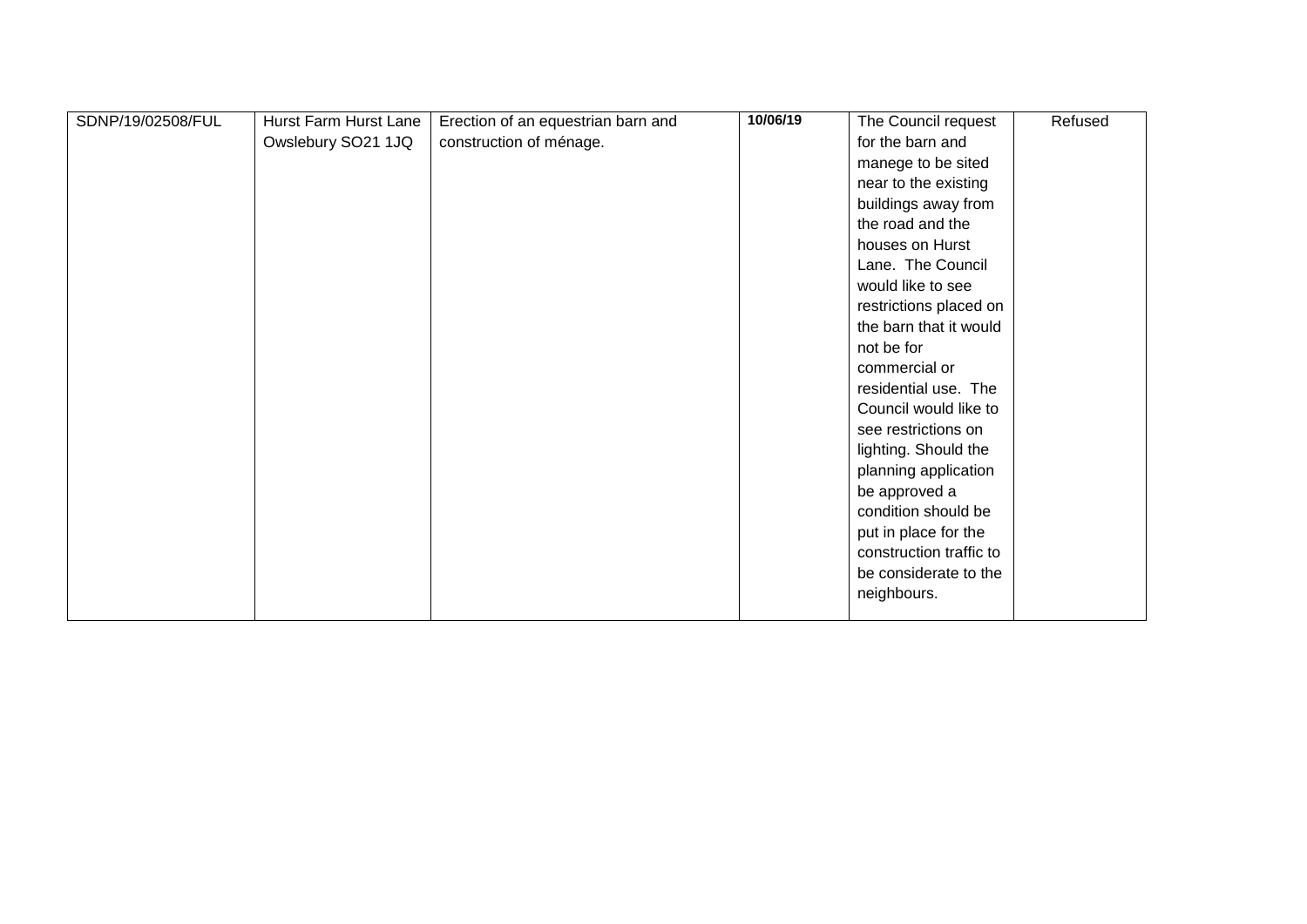| SDNP/19/02780/HOUS | Elm Farm Baybridge  | Refurbishment of existing flint barn to  | 08/07/2019 | The Council have no    | Approved |
|--------------------|---------------------|------------------------------------------|------------|------------------------|----------|
|                    | Lane Owslebury SO21 | become living accommodation, Demolition  |            | objection to this      |          |
|                    | 1JN                 | of existing attached garage and erection |            | planning application   |          |
|                    |                     | of new, single storey side extension to  |            | but would like to put  |          |
|                    |                     | house utility, pantry and WC. New two    |            | forward the following  |          |
|                    |                     | storey extension to house new main       |            | comment:               |          |
|                    |                     | entrance, master suite and sun room.     |            |                        |          |
|                    |                     | Demolition of stable block               |            |                        |          |
|                    |                     |                                          |            |                        |          |
|                    |                     |                                          |            | 'The Parish Council    |          |
|                    |                     |                                          |            | would expect the       |          |
|                    |                     |                                          |            | environmental plan     |          |
|                    |                     |                                          |            | for flora and fauna to |          |
|                    |                     |                                          |            | be strictly adhered    |          |
|                    |                     |                                          |            | to. There should be    |          |
|                    |                     |                                          |            | strict rules to be     |          |
|                    |                     |                                          |            | applied for parking of |          |
|                    |                     |                                          |            | any vehicles           |          |
|                    |                     |                                          |            | associated with the    |          |
|                    |                     |                                          |            | build not to interfere |          |
|                    |                     |                                          |            | with Baybridge and     |          |
|                    |                     |                                          |            | Lower Baybridge        |          |
|                    |                     |                                          |            | Lane.'                 |          |
|                    |                     |                                          |            |                        |          |
|                    |                     |                                          |            |                        |          |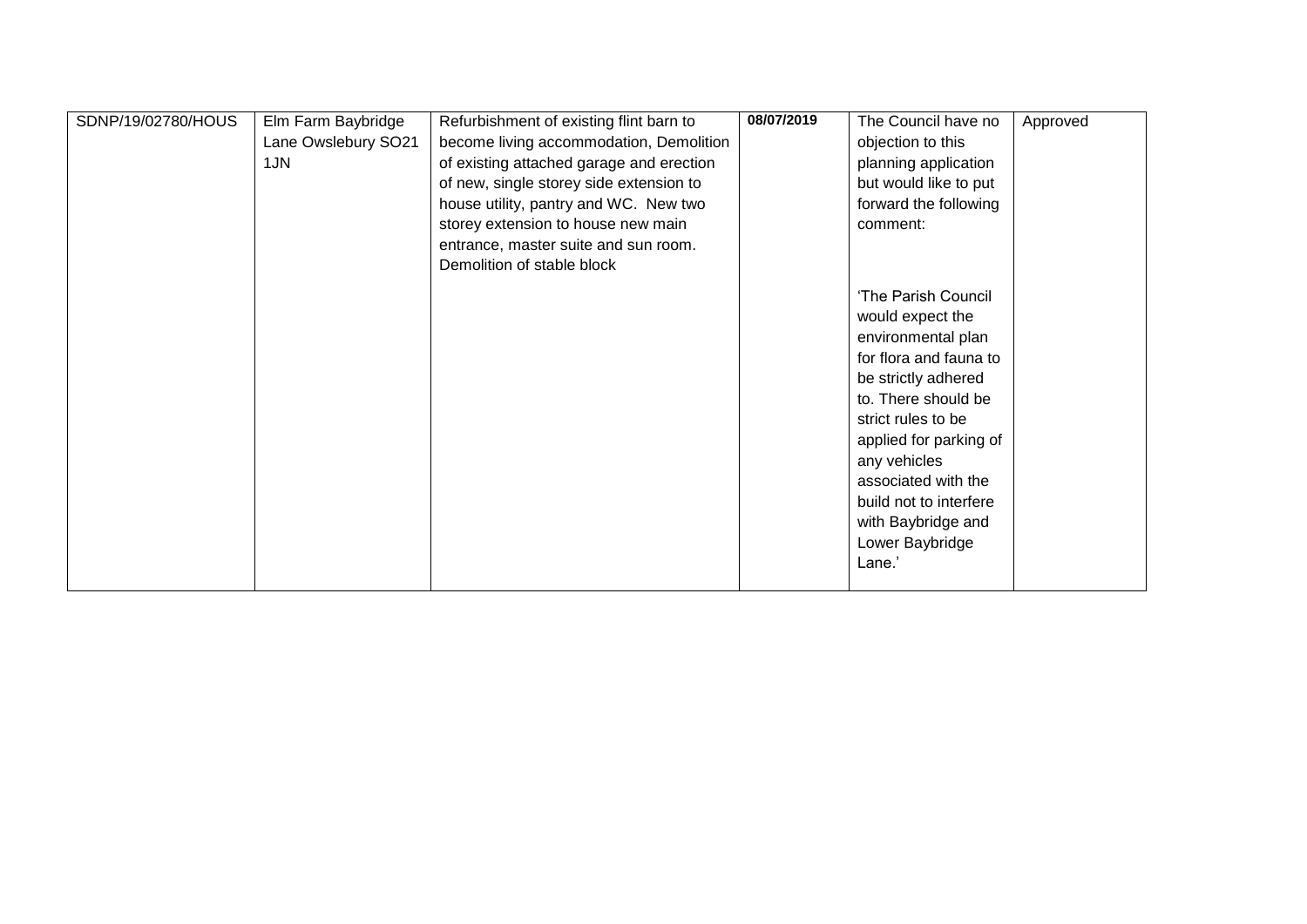| Winchester   | Little Ranch,                          | The use of land for the stationing of     | 08/07/19 | The Parish Council      |
|--------------|----------------------------------------|-------------------------------------------|----------|-------------------------|
| 19/01007/FUL | Portsmouth Road,                       | Caravans for residential purposes and the |          | has not changed its     |
|              | Fishers Pond,                          | erection of utility/day room              |          | opinion on this         |
|              | Eastleigh, Hampshire<br><b>SO507HF</b> |                                           |          | planning application    |
|              |                                        |                                           |          | and still objects as    |
|              |                                        |                                           |          | per the following       |
|              |                                        |                                           |          | comments: The           |
|              |                                        |                                           |          | Parish Council          |
|              |                                        |                                           |          | opposes the             |
|              |                                        |                                           |          | application. It is      |
|              |                                        |                                           |          | unclear whether the     |
|              |                                        |                                           |          | static caravan          |
|              |                                        |                                           |          | currently on the site   |
|              |                                        |                                           |          | is for the use of       |
|              |                                        |                                           |          | Travellers or for       |
|              |                                        |                                           |          | permanent               |
|              |                                        |                                           |          | residential             |
|              |                                        |                                           |          | accommodation of        |
|              |                                        |                                           |          | people who may not      |
|              |                                        |                                           |          | in reality be           |
|              |                                        |                                           |          | Travellers, and this is |
|              |                                        |                                           |          | a matter the Officer    |
|              |                                        |                                           |          | may wish to explore.    |
|              |                                        |                                           |          | The Council             |
|              |                                        |                                           |          | understands WCC         |
|              |                                        |                                           |          | has already satisfied   |
|              |                                        |                                           |          | the need for            |
|              |                                        |                                           |          | Traveller               |
|              |                                        |                                           |          | accommodation as        |
|              |                                        |                                           |          | set out in the final    |
|              |                                        |                                           |          | draft of the WCC        |
|              |                                        |                                           |          | Travellers policy.      |
|              |                                        |                                           |          | Accordingly there is    |
|              |                                        |                                           |          | no need for an          |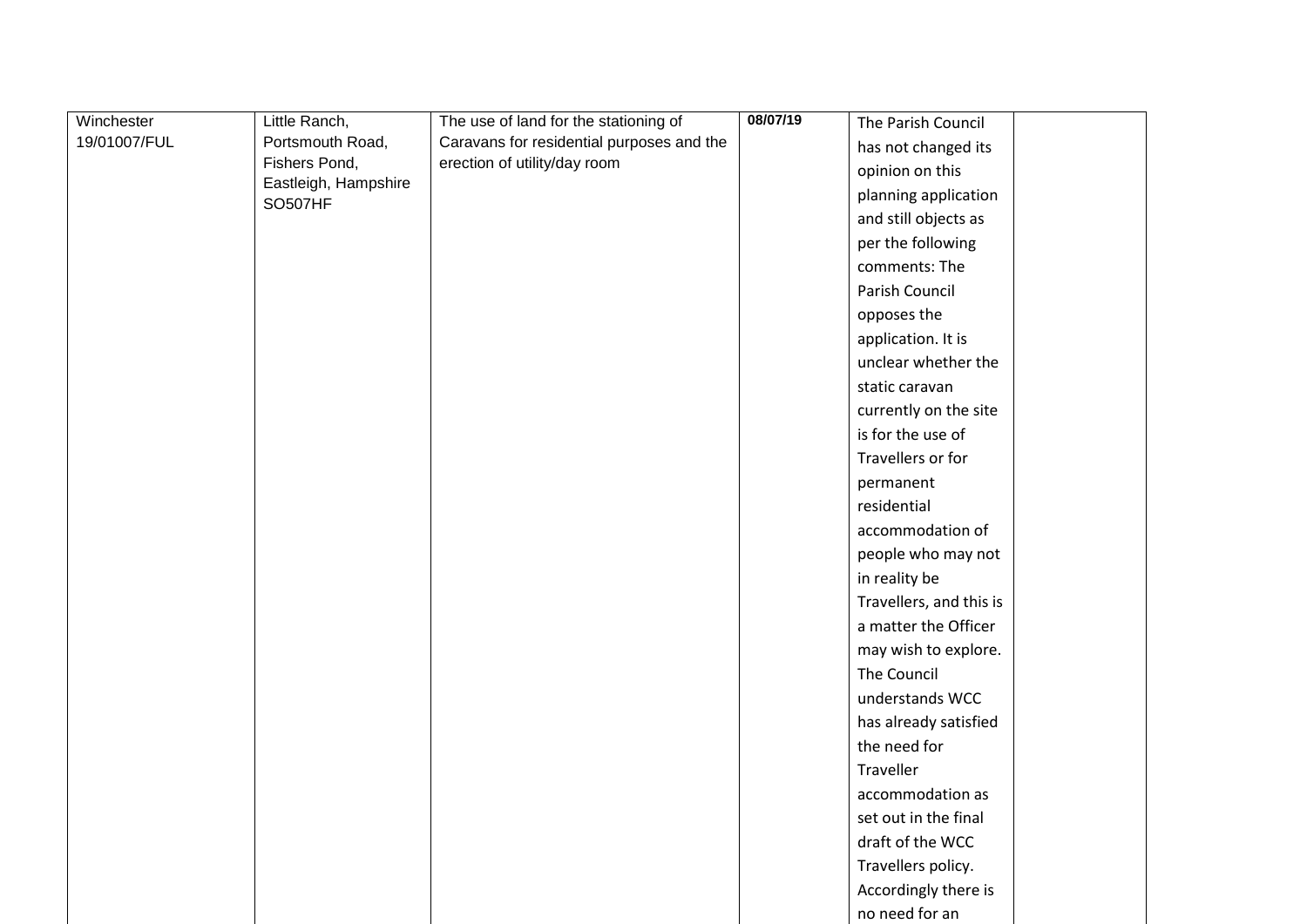| SDNP/19/03412/LIS  | Marwell House,     | Proposed roof extension, exterior           | 12/08/19 | The Council do not     | Approved |
|--------------------|--------------------|---------------------------------------------|----------|------------------------|----------|
|                    | Whaddon Lane,      | refurbishments and re-configuration of      |          | wish to comment on     |          |
| SDNP/19/03411/HOUS | Owslebury SO21 1JF | internal layout including the central       |          | this planning          |          |
|                    |                    | staircase. External refurbishments to       |          | application. The       |          |
|                    |                    | include: Brickwork re-pointing and repairs, |          | Parish Council would   |          |
|                    |                    | like-for-like window replacement,           |          | like to see the        |          |
|                    |                    | replacement of window cills,                |          | following condition    |          |
|                    |                    | refurbishment and replacement of            |          | on this planning       |          |
|                    |                    | rainwater goods to match existing, coping   |          |                        |          |
|                    |                    |                                             |          | application should it  |          |
|                    |                    | stone replacement, like-for-like repair and |          | be approved.           |          |
|                    |                    | refurbishment of roof, replacement of       |          | The Council would      |          |
|                    |                    | existing lead gutters and leadwork          |          | like to see the        |          |
|                    |                    | generally to the roof.                      |          | following condition    |          |
|                    |                    |                                             |          |                        |          |
|                    |                    |                                             |          | placed on this         |          |
|                    |                    |                                             |          | application:           |          |
|                    |                    |                                             |          | Contractors and        |          |
|                    |                    |                                             |          | builders do not        |          |
|                    |                    |                                             |          | interfere with the     |          |
|                    |                    |                                             |          | local traffic and that |          |
|                    |                    |                                             |          | noise is kept to a     |          |
|                    |                    |                                             |          | minimum.               |          |
|                    |                    |                                             |          |                        |          |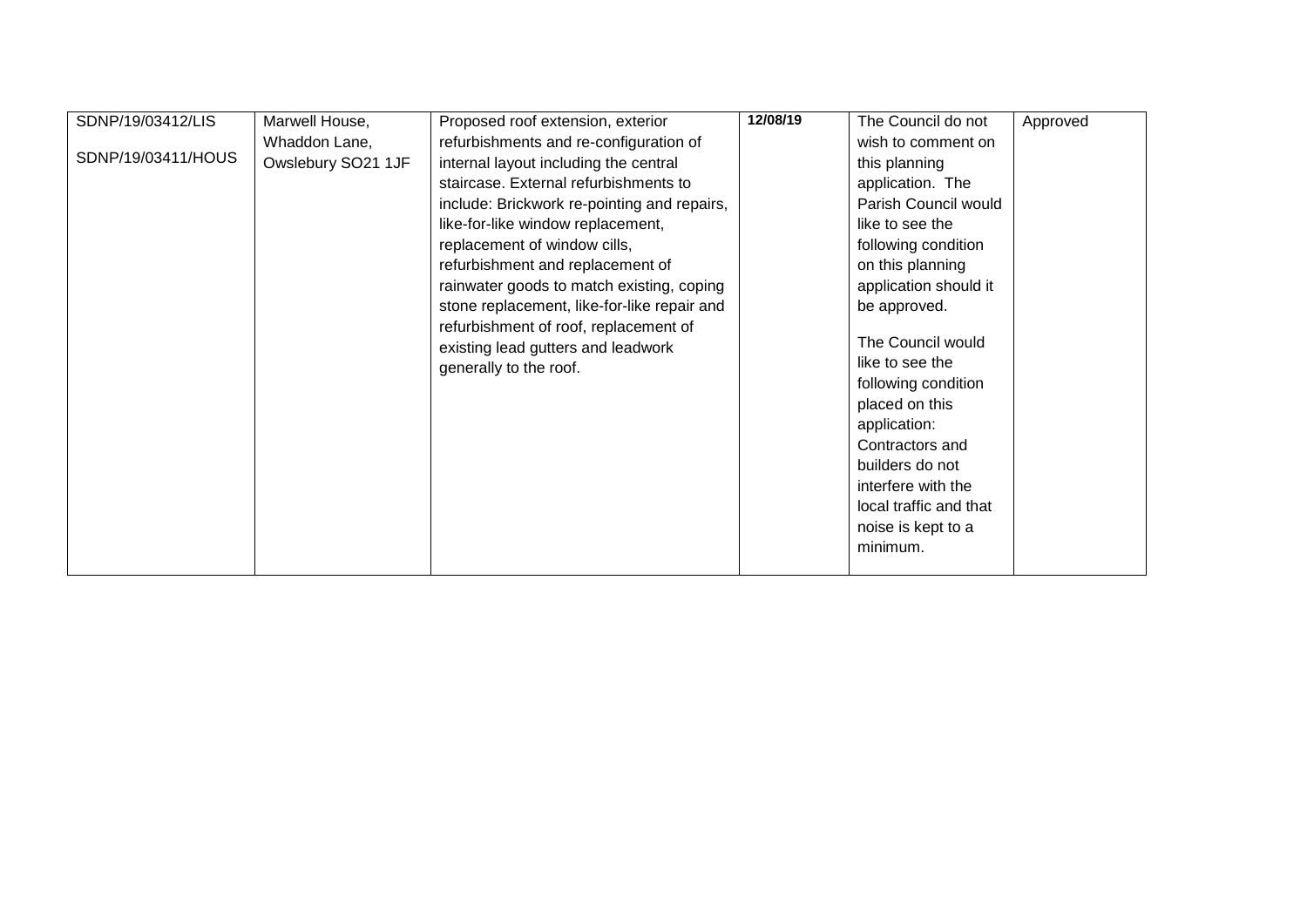| SDNP/19/03493/FUL | Land to the rear of         | Change of use of agricultural field to site 1 | 12/08/19 | The Council wish to       | Application |
|-------------------|-----------------------------|-----------------------------------------------|----------|---------------------------|-------------|
|                   | <b>Bottom Pond Cottages</b> | No shepherd hut                               |          | strongly object to this   | Withdrawn   |
|                   | Morestead Hill              |                                               |          | planning application.     |             |
|                   | Morestead SO21 1JE          |                                               |          |                           |             |
|                   |                             |                                               |          | The Council would         |             |
|                   |                             |                                               |          | like to object on the     |             |
|                   |                             |                                               |          | following points:         |             |
|                   |                             |                                               |          |                           |             |
|                   |                             |                                               |          | The planning<br>$\bullet$ |             |
|                   |                             |                                               |          | department was            |             |
|                   |                             |                                               |          | unable to cope with       |             |
|                   |                             |                                               |          | the planning process.     |             |
|                   |                             |                                               |          | The Parish<br>$\bullet$   |             |
|                   |                             |                                               |          | Council would like to     |             |
|                   |                             |                                               |          | see this application      |             |
|                   |                             |                                               |          | to be reviewed by the     |             |
|                   |                             |                                               |          | planning manager.         |             |
|                   |                             |                                               |          |                           |             |
|                   |                             |                                               |          | Specifically the          |             |
|                   |                             |                                               |          | following points have     |             |
|                   |                             |                                               |          | not been dealt with       |             |
|                   |                             |                                               |          | properly:                 |             |
|                   |                             |                                               |          |                           |             |
|                   |                             |                                               |          | The<br>$\bullet$          |             |
|                   |                             |                                               |          | ownership of the          |             |
|                   |                             |                                               |          | access point to the       |             |
|                   |                             |                                               |          | field.                    |             |
|                   |                             |                                               |          |                           |             |
|                   |                             |                                               |          | The ecology<br>$\bullet$  |             |
|                   |                             |                                               |          | report that was used      |             |
|                   |                             |                                               |          | was for the previous      |             |
|                   |                             |                                               |          | application               |             |
|                   |                             |                                               |          | The Badgers               |             |
|                   |                             |                                               |          | (the Badgers set is       |             |
|                   |                             |                                               |          | supposedly where          |             |
|                   |                             |                                               |          | the access is)            |             |
|                   |                             |                                               |          |                           |             |
|                   |                             |                                               |          | The lack of<br>$\bullet$  |             |
|                   |                             |                                               |          | clarity in the            |             |
|                   |                             |                                               |          | annlication               |             |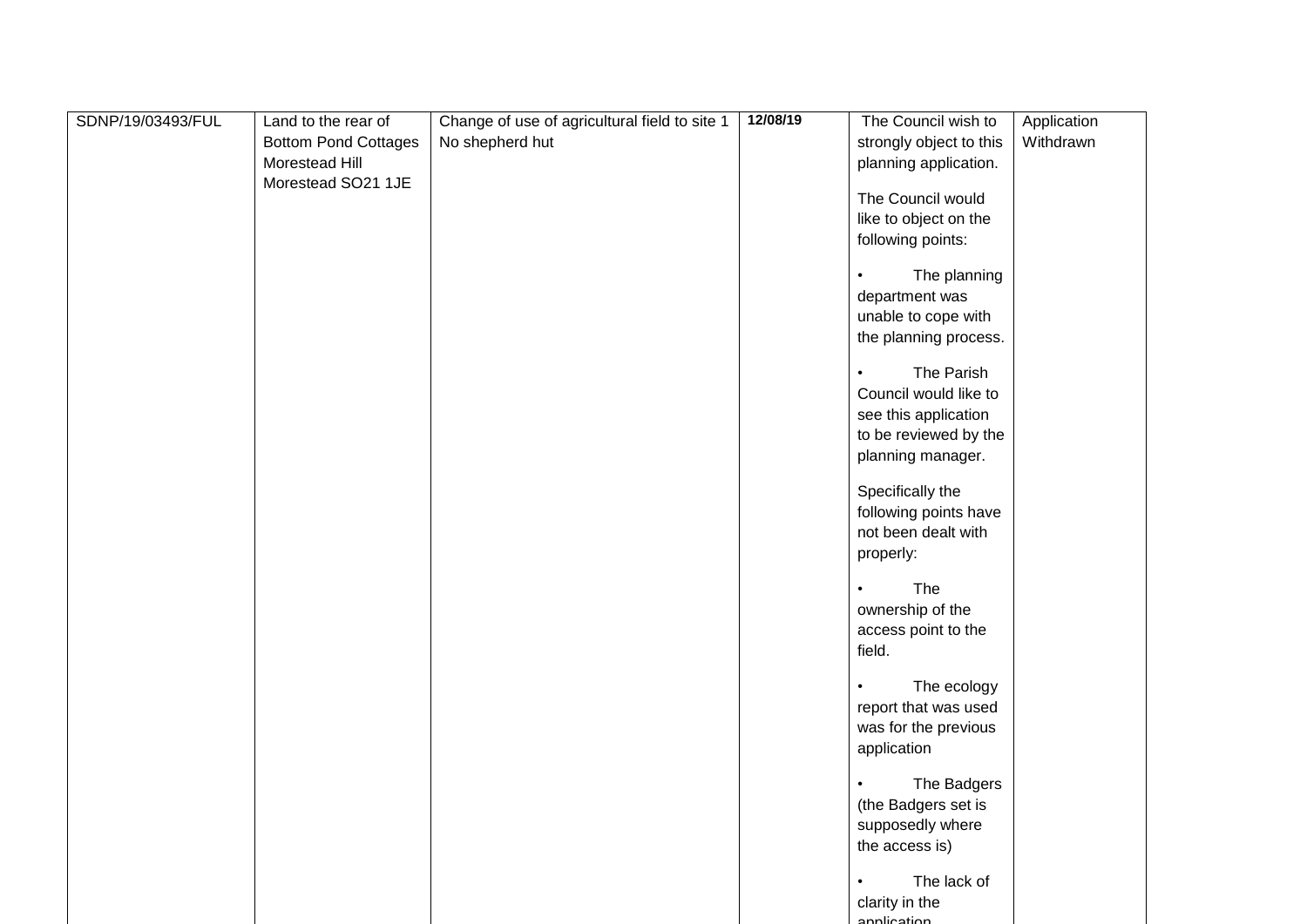| 19/01483/FUL       | Hensting Farm                | Change of use from Agricultural Land to     | 12/08/19 | The Council have no             | Approved |
|--------------------|------------------------------|---------------------------------------------|----------|---------------------------------|----------|
| (Winchester)       | <b>Hensting Lane Fishers</b> | equestrian                                  |          | objection to this               |          |
|                    | Pond Eastleigh               |                                             |          | planning application            |          |
| Retrospective      | Hampshire SO50 7HH           | Siting of 2 x Shipping Containers for       |          | and therefore will              |          |
|                    |                              | storage                                     |          | make no comment.                |          |
|                    |                              |                                             |          |                                 |          |
| SDNP/19/03770/HOUS | Long Ash Pitcot Lane         | Retrospective permission for alterations to | 09/09/19 | The Council wish to             | Approved |
|                    | Owslebury SO21 1LR           | the annex under the approved plans          |          | strongly object to this         |          |
|                    |                              | under application SDNP/18/05427/HOUS        |          | planning application.           |          |
|                    |                              |                                             |          |                                 |          |
|                    |                              |                                             |          | The Council would               |          |
|                    |                              |                                             |          | like to object on the           |          |
|                    |                              |                                             |          | following points:               |          |
|                    |                              |                                             |          |                                 |          |
|                    |                              |                                             |          | The planning<br>process has not |          |
|                    |                              |                                             |          | been followed fairly            |          |
|                    |                              |                                             |          |                                 |          |
|                    |                              |                                             |          | The Parish                      |          |
|                    |                              |                                             |          | Council would like to           |          |
|                    |                              |                                             |          | raise concerns on               |          |
|                    |                              |                                             |          | the planning process            |          |
|                    |                              |                                             |          |                                 |          |
|                    |                              |                                             |          | The Parish                      |          |
|                    |                              |                                             |          | Council would like              |          |
|                    |                              |                                             |          | this application to be          |          |
|                    |                              |                                             |          | taken to the planning           |          |
|                    |                              |                                             |          | committee.                      |          |
|                    |                              |                                             |          |                                 |          |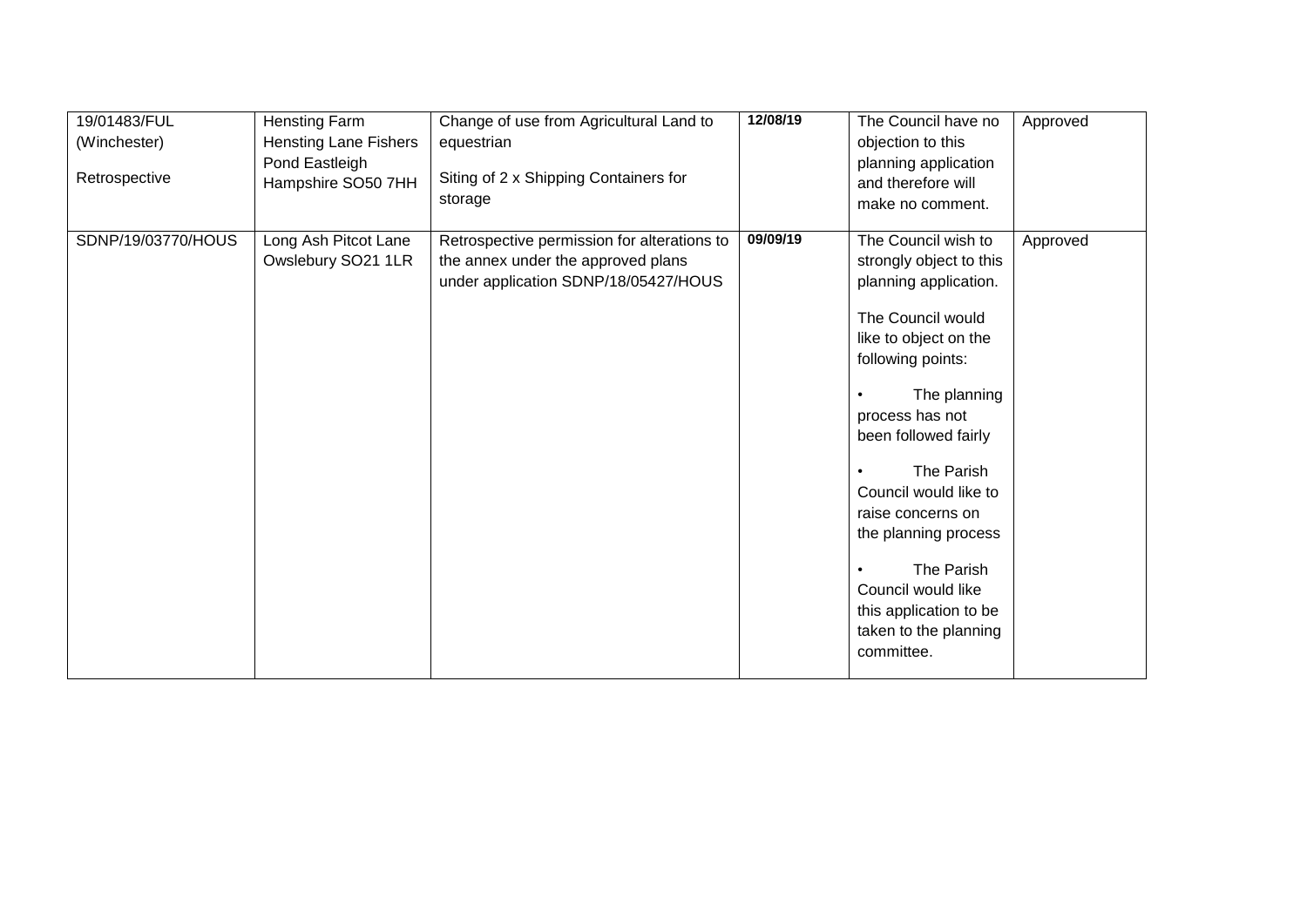| SDNP/19/03851/APNB | Longwood Farm       | Agricultural building     | 09/09/19 | This was not         | Approved |
|--------------------|---------------------|---------------------------|----------|----------------------|----------|
|                    | Longwood Warren     |                           |          | discussed at the     |          |
|                    | Petersfield Road    |                           |          | meeting as the       |          |
|                    | Cheesefoot Head     |                           |          | planning application |          |
|                    | Hampshire           |                           |          | had already been     |          |
|                    |                     |                           |          | approved.            |          |
|                    |                     |                           |          |                      |          |
| SDNP/19/04103/HOUS | The Long House Main | Detached Garage/ Workshop | 09/09/19 | The Parish Council   | Approved |
|                    | Road Owslebury SO21 |                           |          | do not wish to       |          |
|                    | 1LU                 |                           |          | comment on this      |          |
|                    |                     |                           |          | planning application |          |
|                    |                     |                           |          |                      |          |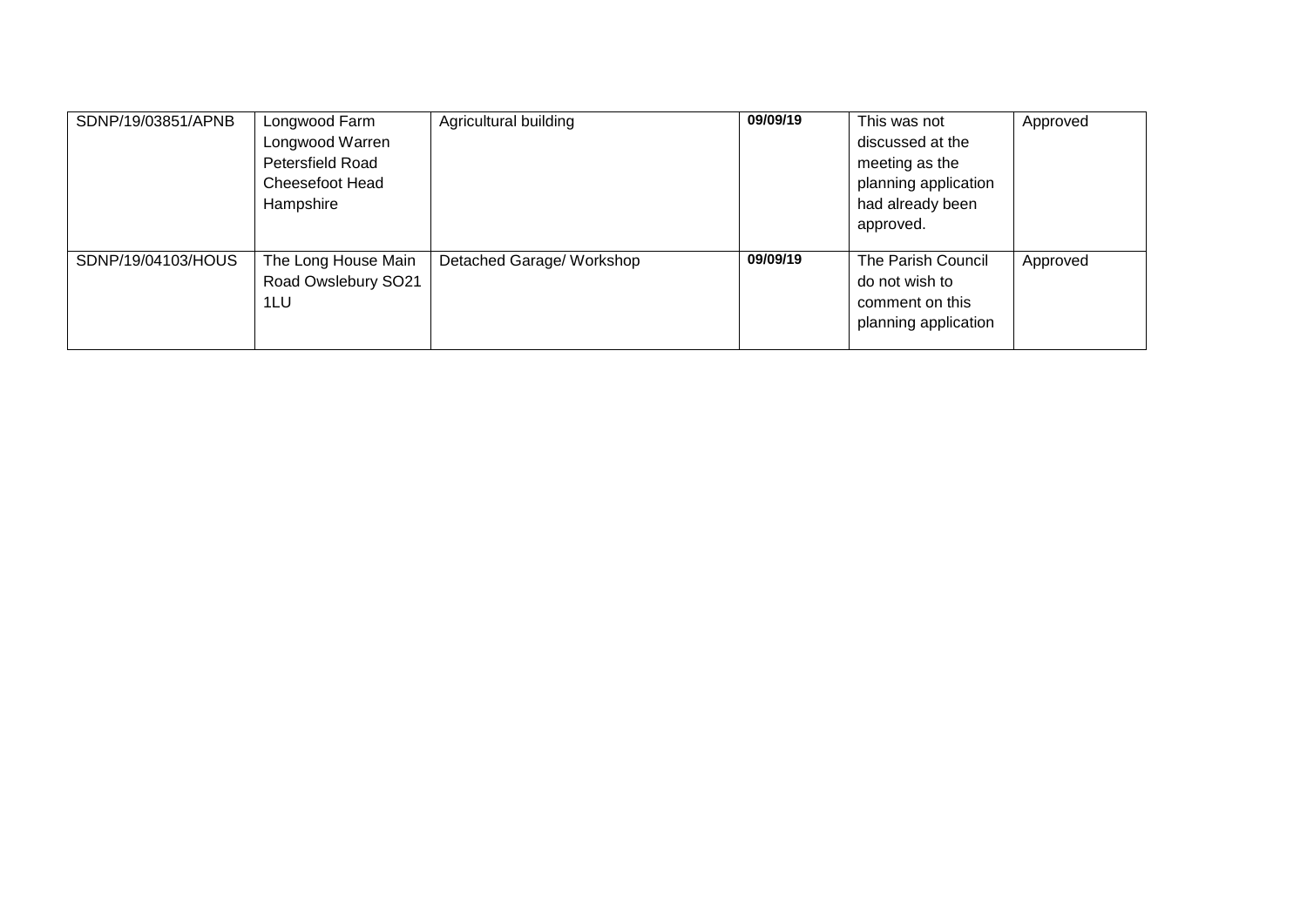| SDNP/19/03975/FUL | Old Barn Cottage Main | Proposed change of use of internal             | 09/09/19 | The Parish Council    | Approved |
|-------------------|-----------------------|------------------------------------------------|----------|-----------------------|----------|
|                   | Road Owslebury SO21   | staircase and first floor to holiday lets      |          | do not wish to        |          |
|                   | 1LU                   |                                                |          | comment on this       |          |
|                   |                       |                                                |          | planning application. |          |
|                   |                       |                                                |          |                       |          |
|                   |                       |                                                |          | However The Parish    |          |
|                   |                       |                                                |          | Council would like to |          |
|                   |                       |                                                |          | see the following     |          |
|                   |                       |                                                |          | condition on this     |          |
|                   |                       |                                                |          | planning application  |          |
|                   |                       |                                                |          | should the            |          |
|                   |                       |                                                |          | application be        |          |
|                   |                       |                                                |          | approved.             |          |
|                   |                       |                                                |          |                       |          |
|                   |                       |                                                |          | That no cars should   |          |
|                   |                       |                                                |          | be parked in the road |          |
|                   |                       |                                                |          | and there should be   |          |
|                   |                       |                                                |          | adequate parking at   |          |
|                   |                       |                                                |          | the site.             |          |
|                   |                       |                                                |          | There should be no    |          |
|                   |                       |                                                |          | further expansion to  |          |
|                   |                       |                                                |          | the building and the  |          |
|                   |                       |                                                |          | Holiday lets are only |          |
|                   |                       |                                                |          | let in the normal     |          |
|                   |                       |                                                |          | holidays times        |          |
|                   |                       |                                                |          | $(March - Oct)$       |          |
|                   |                       |                                                |          |                       |          |
| SDNP/19/04586/LIS | Marwell Wildlife      | Change of use of the first floor in the Vets   | 14/10/19 | The Parish Council    | Approved |
|                   | Thompson Lane         | Cottage from staff residential to staff office |          | do not wish to        |          |
|                   | Owslebury SO21 1JH    | together with new internal wall.               |          | comment on this       |          |
|                   |                       |                                                |          | planning application. |          |
|                   |                       |                                                |          |                       |          |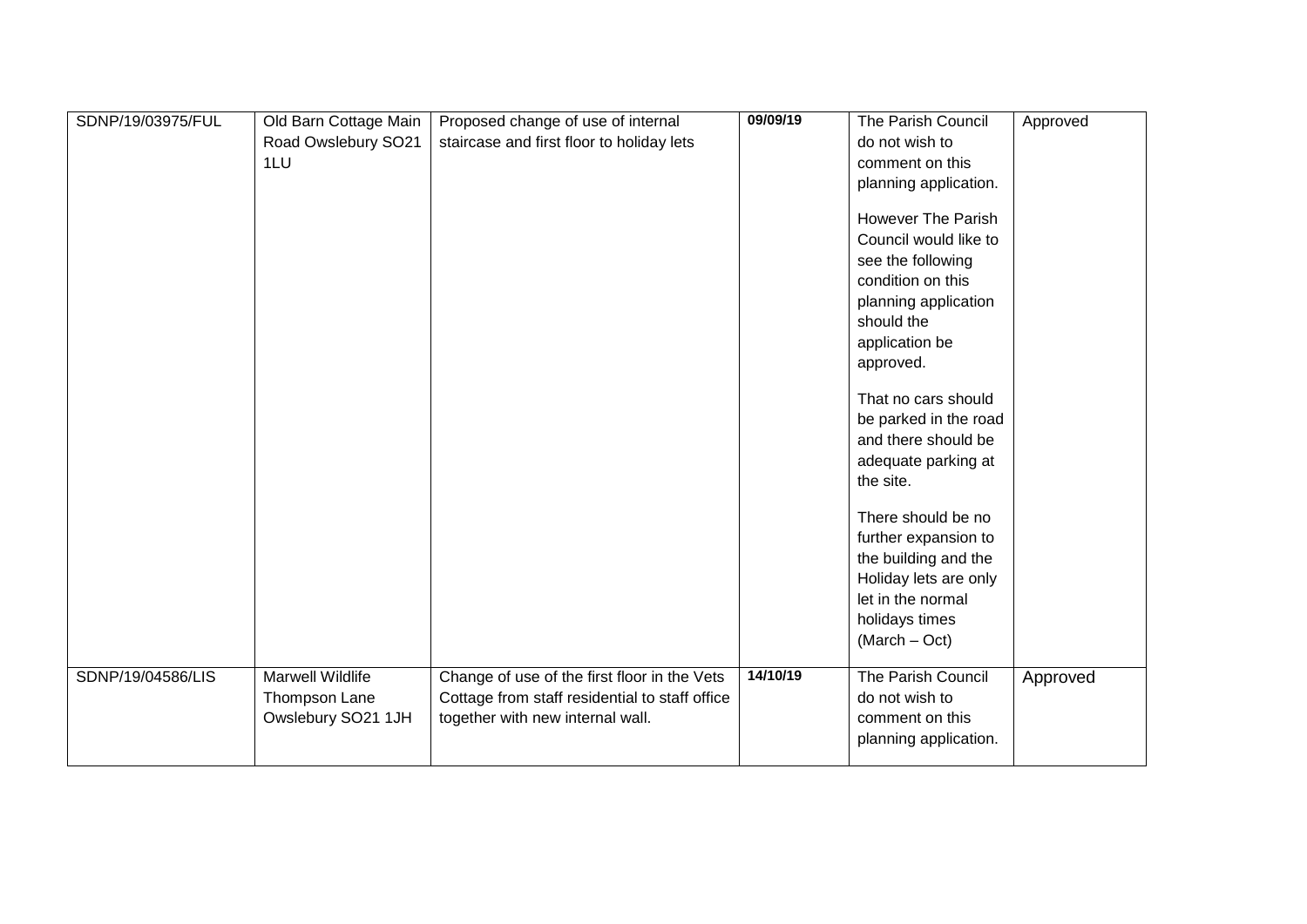| SDNP/19/04578/LIS | The Farm House Main  | Replace ground floor windows and French | 14/10/19 | The Parish Council    | Approved |
|-------------------|----------------------|-----------------------------------------|----------|-----------------------|----------|
|                   | Road Owslebury       | doors on south elevation of the rear    |          | do not wish to        |          |
|                   | Winchester Hampshire | extention                               |          | comment on this       |          |
|                   | SO21 1LU             |                                         |          | planning application. |          |
|                   |                      |                                         |          | The Parish Council    |          |
|                   |                      |                                         |          | would like to ask the |          |
|                   |                      |                                         |          | planners to put a     |          |
|                   |                      |                                         |          | condition on this     |          |
|                   |                      |                                         |          | application for any   |          |
|                   |                      |                                         |          | construction traffic  |          |
|                   |                      |                                         |          | not to block any      |          |
|                   |                      |                                         |          | roads and park        |          |
|                   |                      |                                         |          | responsibly and       |          |
|                   |                      |                                         |          | make good any         |          |
|                   |                      |                                         |          | damage to any         |          |
|                   |                      |                                         |          | verges.               |          |
|                   |                      |                                         |          |                       |          |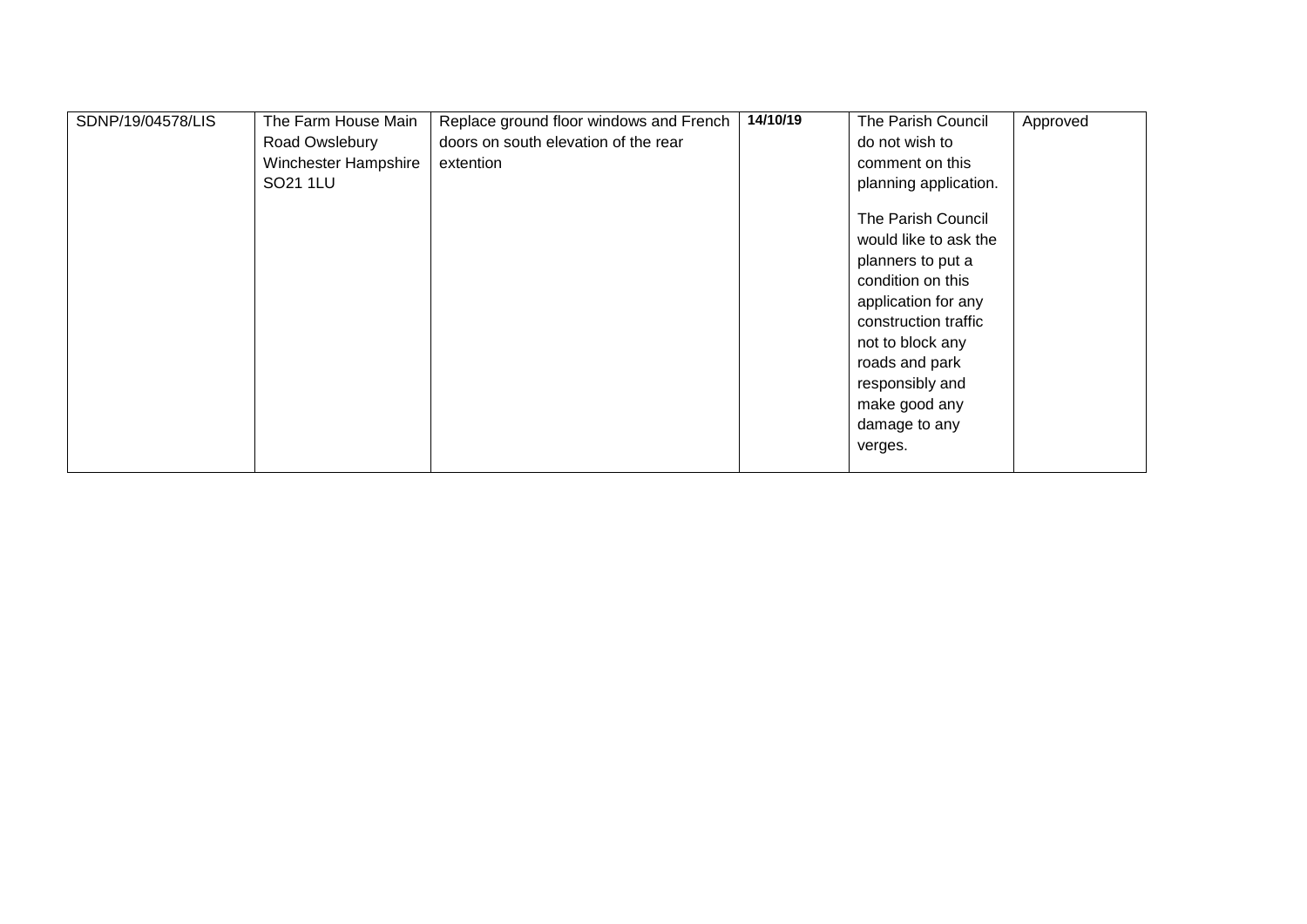| SDNP/19/04343/HOUS | Elm Farn Baybridge<br>Lane Owslebury SO21<br>1JN        | Proposed oak barn to replace dilapidated<br>stables and Hay barn                                                                                                                                                                                                                                                                                                                                     | 14/10/19 | The Parish Council<br>do not wish to<br>comment on this<br>planning application.<br>The Parish Council<br>would like to ask the<br>planners to put a<br>condition on this<br>application for any<br>construction traffic | Approved |
|--------------------|---------------------------------------------------------|------------------------------------------------------------------------------------------------------------------------------------------------------------------------------------------------------------------------------------------------------------------------------------------------------------------------------------------------------------------------------------------------------|----------|--------------------------------------------------------------------------------------------------------------------------------------------------------------------------------------------------------------------------|----------|
|                    |                                                         |                                                                                                                                                                                                                                                                                                                                                                                                      |          | roads and park<br>responsibly and<br>make good any<br>damage to any<br>verges.                                                                                                                                           |          |
| SDNP/19/04185/HOUS | Rowhay Farm<br>Roughay Lane Upham<br>Hampshire SO32 1JP | Demolition of existing west elevation lean-<br>to and construction of single storey linked<br>study/farm office, Two storey extension<br>over existing single storey annexe,<br>propsoed balcony, raised patio area and<br>new windows and doors to main dwelling,<br>proposed new front portico enterance,<br>remodelling of existing fenestration, partial<br>demolition and internal alterations. | 14/10/19 | The Parish Council<br>do not wish to<br>comment on this<br>planning application.                                                                                                                                         | Approved |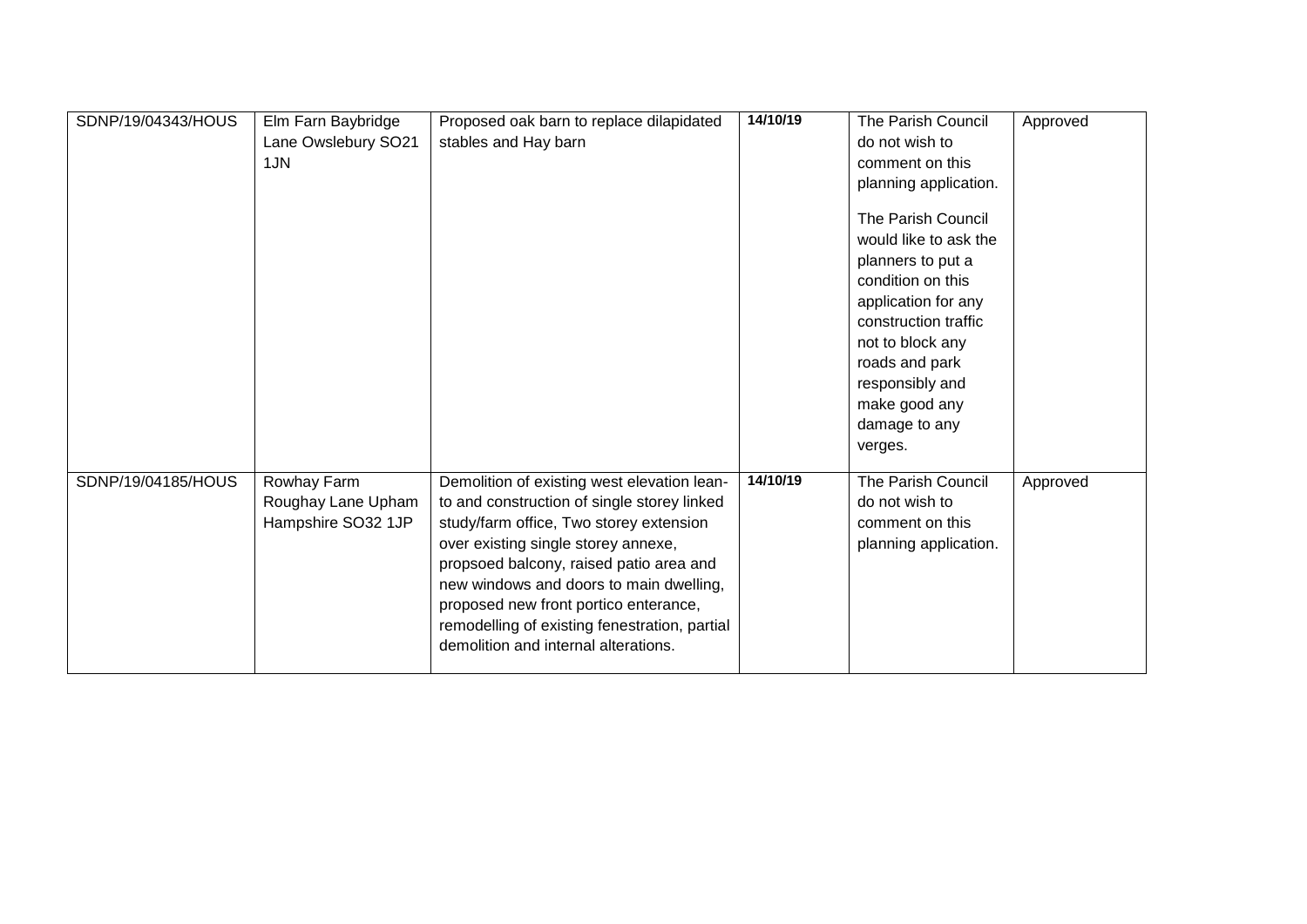| SDNP/19/04597/HOUS | 2 Lower Farm<br>Cottages, Whaddon<br>Lane, Owslebury,<br>SO21 1JJ                                                                                | Replacement of existing conservatory with<br>new conservatory | 11/11/19 | The Parish Council<br>do not wish to<br>comment on this<br>planning application.<br>The Parish Council<br>request SNDP<br>Planning to place a<br>condition on this<br>application which<br>says that<br>construction traffic<br>must not block any<br>roads and park must<br>park responsibly.<br>Also that the<br>applicant must make<br>good any damage to<br>any verges etc. | Approved |
|--------------------|--------------------------------------------------------------------------------------------------------------------------------------------------|---------------------------------------------------------------|----------|---------------------------------------------------------------------------------------------------------------------------------------------------------------------------------------------------------------------------------------------------------------------------------------------------------------------------------------------------------------------------------|----------|
| SDNP/19/03922/HOUS | Magnolia Hensting<br>Lane Owslebury SO21<br>1LE                                                                                                  | Side extension to existing flat roof dormer                   | 11/11/19 | The Parish Council<br>do not wish to<br>comment on this<br>planning application.                                                                                                                                                                                                                                                                                                | Refused  |
| SDNP/19/04879/FUL  | Owslebury Baybridge<br><b>Water Supply</b><br>Resercoir and Water<br><b>Booster Station</b><br><b>Belmore Lane</b><br><b>Owslebury Hampshire</b> | Installation of a replacement equipment<br>kiosk              | 11/11/19 | No Comment                                                                                                                                                                                                                                                                                                                                                                      | Approved |